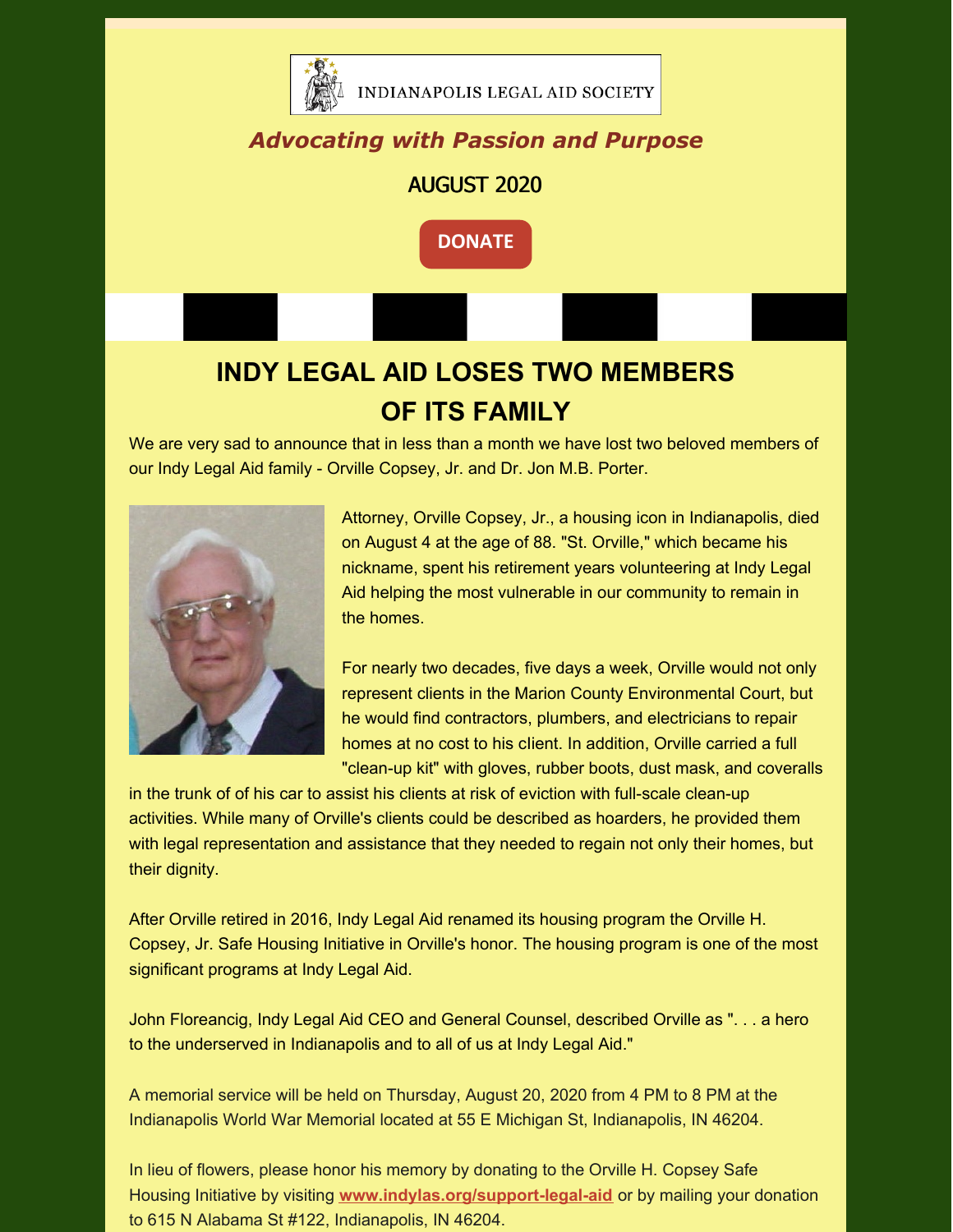To read an article about Orville in *The Indiana Lawyer,* click **[here](https://files.constantcontact.com/4eb83a9b701/4cbe6d34-035c-40ef-a086-aca0f41dea9d.pdf)**.



Dr. Jon Porter, Indy Legal Aid board member since 2004, died July 27 at the age of 51. Jon was a husband, father, scholar, avid traveler, and humanitarian.

Jon was an adjunct professor and lecturer at Franklin College, Butler University, and the University of Indianapolis where he was known as a charismatic educator. In addition to serving on the Indy Legal Aid board, he also served as the Past Director of the St. Peter & Paul Food Pantry and as a very

active Mason, serving on the board of directors of its Children's Dyslexia Center of Indianapolis. John was truly devoted to improving the lives of the less fortunate in the Indianapolis community.

"Jon will be sorely missed as he was a member of the Indy Legal Aid family. Our board meetings will not be the same without him," said John Floreancig, Indy Legal Aid CEO and General Counsel.

#### **August Success Story**

One of Indy Legal Aid's primary areas of legal work is housing, specifically with landlordtenant issues Too often, people who are disadvantaged and in poverty live in rental situations where they do not have adequate legal tools in order to fight unfair evictions. One of our clients, "Julia", had rented an



apartment but had fallen on hard times due to medical bills. In early March, Julia's landlord gave her an eviction notice to leave the apartment along with taking her into an eviction proceeding in court. Julia, at the time, was sick and was unable to move out of her apartment due to her illness. In addition, she had no other place to go if she was evicted which would leave her homeless.

During the eviction proceedings, Julia's landlord refused to extend the date of her eviction and Julia was ordered to leave by March 14th. Worried about what would happen, Julia came to Indy Legal Aid to get help. Attorney Rick Dyar worked with Julia and filed a motion to stay the eviction so she could recover from her illness and have more time to find housing. Rick then worked the case with the court and was able to fight the eviction.

On March 19th, due to the COVID-19 pandemic, Indiana Governor Eric Holcomb issued a state-wide eviction moratorium. However, had Julia's eviction not been stayed with Rick's representation, Julia would have missed the moratorium window and ended up homeless. Thankfully, Julia now has a new apartment and is secure in her housing thanks to Indy Legal Aid.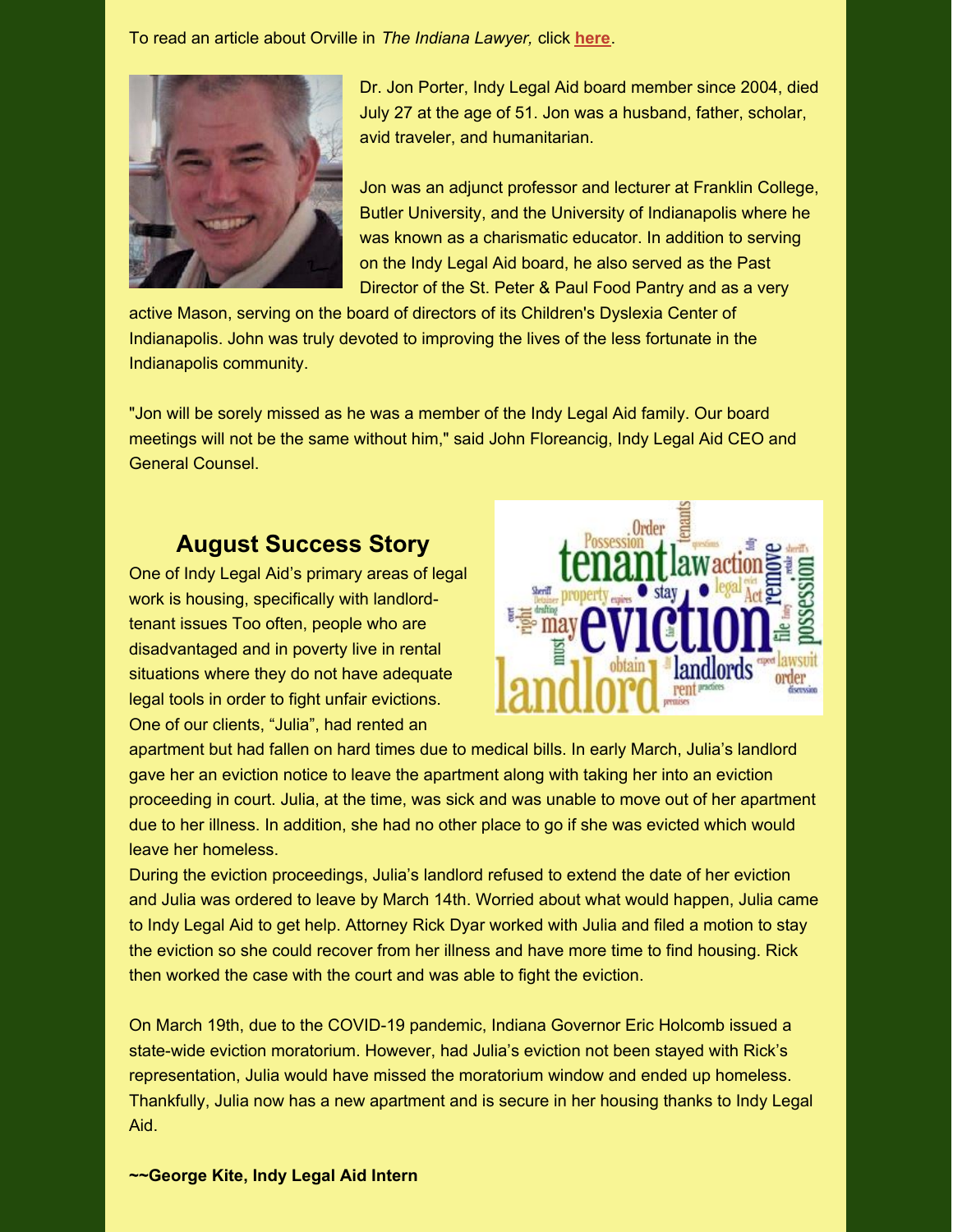### **Indy Legal Aid Summer Volunteers**



Indy Legal Aid was extremely fortunate to have four extraordinary summer interns who assisted the staff with various projects, such as organizing our Lawyer Referral Program, writing articles for the newsletter and collecting demographic data, to name a few.

Our interns are as follows:

- Te'Asha Walton is currently attending South University working toward a BS in Criminal Justice.
- George Kite is attending Fordham University studying Anthropology and Journalism. He is interested in law and considering law school.
- Emily Lu is attending the McKinney School of Law and has a BA in Criminal Justice. She is proficient in speaking, reading, and writing in Mandarin.
- Jack Petr is attending George Washington University Law School and has a BS in Political Science.

We are very grateful for their help and wish them the very best.

## **Volunteer Opportunities**



Indy Legal Aid has a number of volunteer opportunities for attorneys, students, and the general public. For attorneys, we have pro bono cases, internships for students, and our spring and fall events, along with light office work.

For more information, click **[here](https://www.indylas.org/volunteering)**[.](https://www.indylas.org/volunteering)

## **No time to volunteer? [Donate](https://interland3.donorperfect.net/weblink/weblink.aspx?name=E5192&id=1) now!**